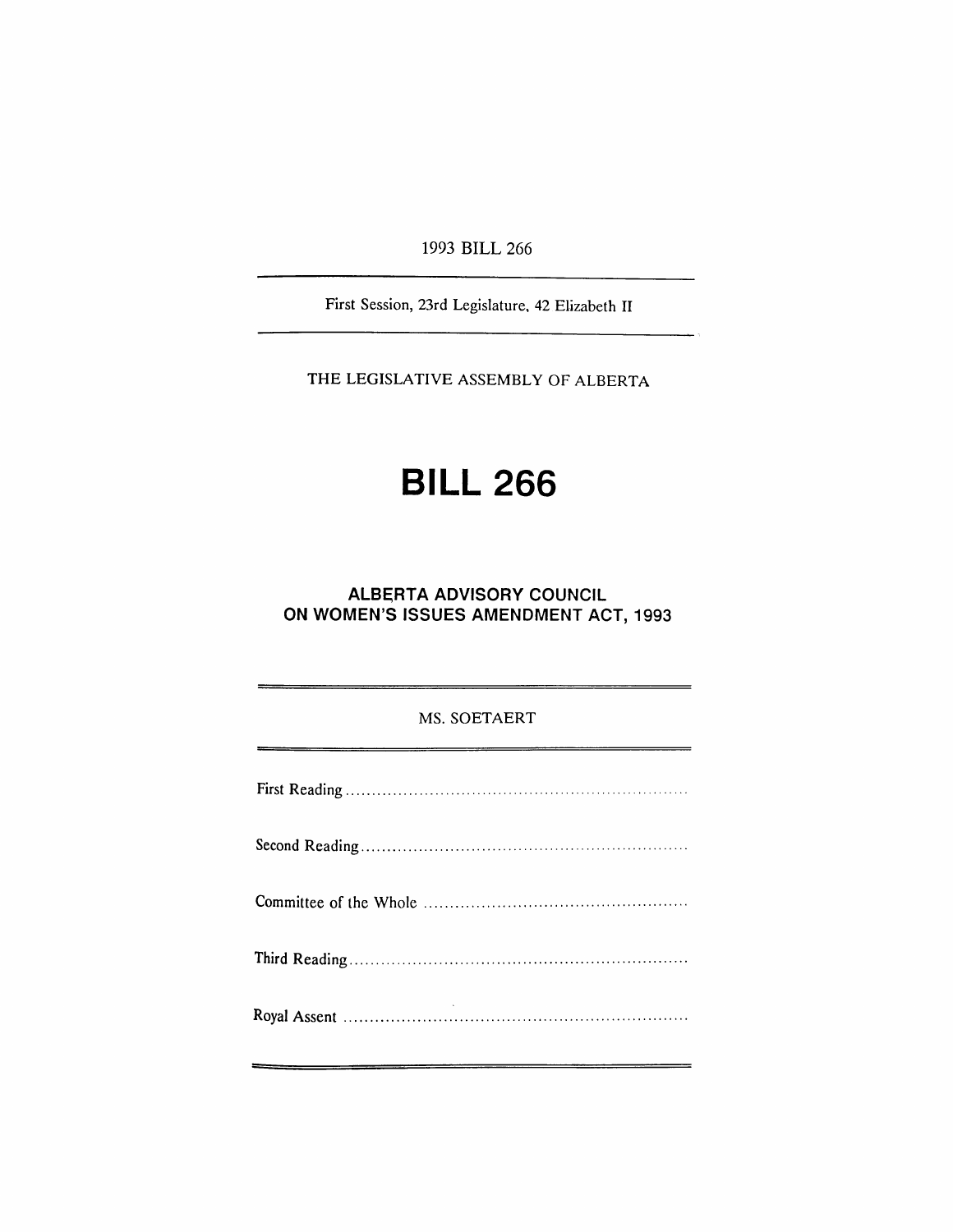*Bill 266 Ms. Soetaert*

## **BILL 266**

÷.

#### 1993

#### **ALBERTA ADVISORY COUNCIL ON WOMEN'S ISSUES AMENDMENT ACT, 1993**

*(Assented to* , 1993)

HER MAJESTY, by and with the advice and consent of the Legislative Assembly of Alberta, enacts as follows:

1 *77le Alberta Advisory Council on Women's Issues Act is amended by this Act.*

2 *Section* 2 *is amended*

*(1) in subsection* (1) *by striking* "by the Lieutenant Governor in Council";

*(2) by adding the following after subsection* (1):

(1.1) The Lieutenant Governor in Council may appoint 14 of the members among which may be included 1 member of the Legislative Assembly who is not a member of the Executive Council.

*(3) by adding the following after subsection (2):*

(2.1) The leader of Her Majesty's Loyal Opposition may appoint I member who shall be a member of the Legislative Assembly.

*(4) in subsection* (5) *by adding* "or" *after* "reappointed" *in clause (a), striking* "or" *in clause (b) and repealing clause (c).*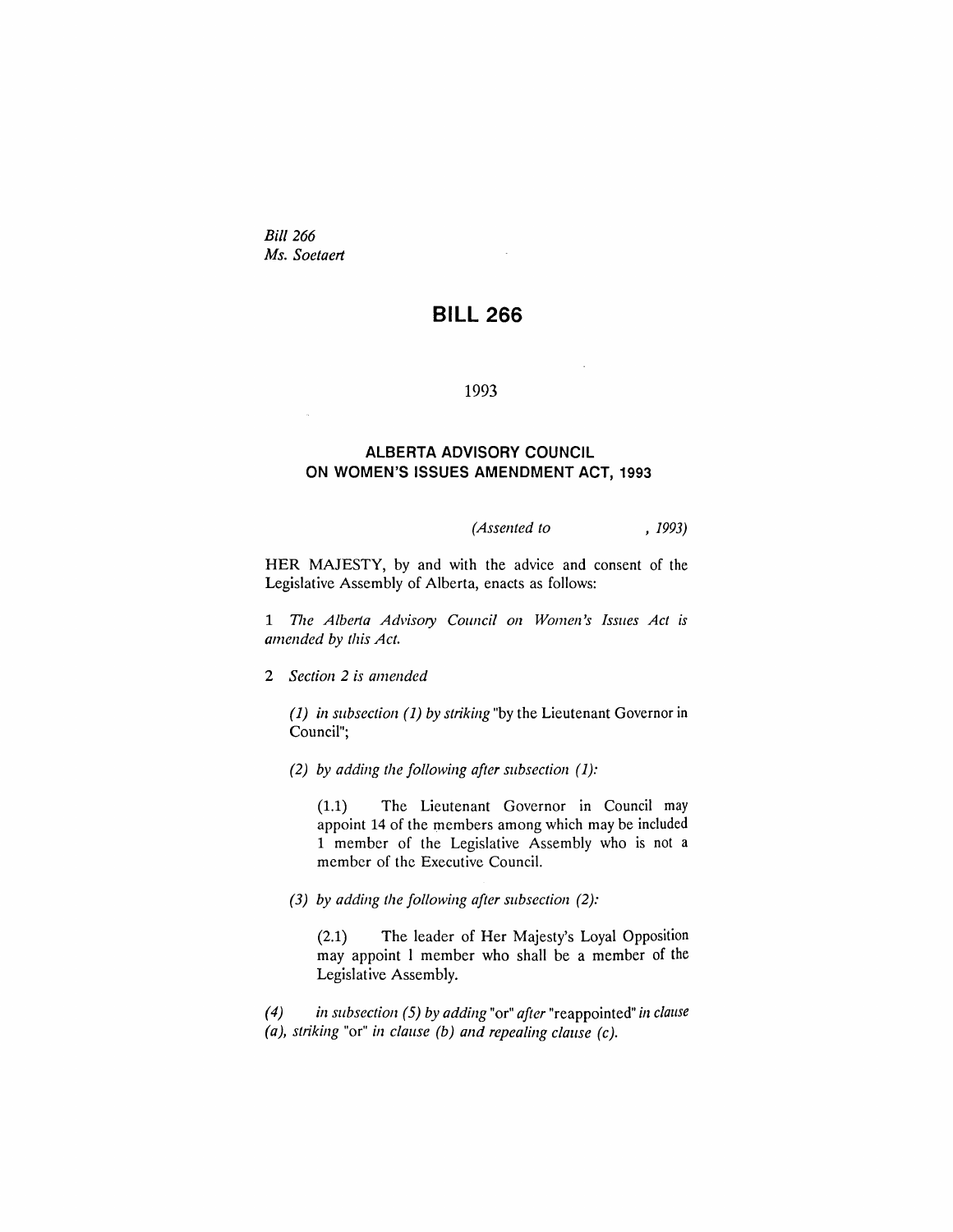#### **Explanatory Notes**

1 Amends chapter A-13.6 of the Statutes of Alberta 1986.

#### 2 Section 3 presently reads:

3(1) The advisory Council shall consist of not more than 15 members appointed by the Lieutenant Governor in Council for terms not exceeding 3 years.

(2) The Lieutenant Governor in Council may appoint 1of the members to chair the Advisory Council.

(3) In order to ensure co-ordination of the activities of and communication between the Advisory Council and the Women's Secretariat, the Executive Director of the Women's Secretariat is an ex officio non-voting member of the Advisory Council.

(4) The members of the Advisory Council, except the Executive Director of the Women's Secretariat, shall receive remuneration and travelling, living and other expenses for their services as the Minister determines.